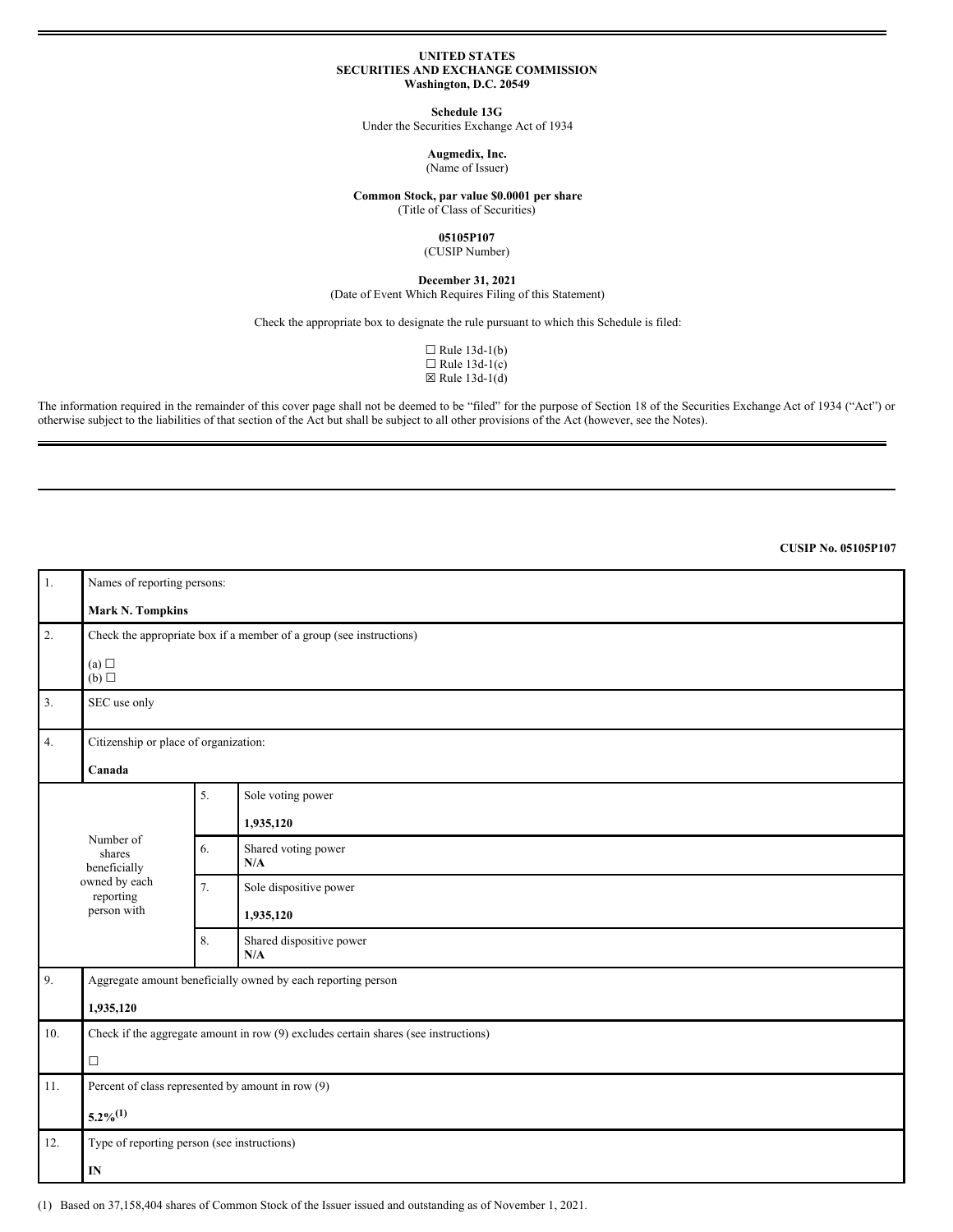**Item 1.** (a) Name of issuer: **Augmedix, Inc.** (b) Address of issuer's principal executive offices: **111 Sutter Street, Suite 1300, San Francisco, CA, 94104 Item 2.** (a) Name of person filing: **Mark N. Tompkins** (b) Address of principal business office or, if none, residence: **Apt. 1, Via Guidino 23 6900 Lugano-Paradiso, Switzerland** (c) Citizenship: **Canada** (d) Title of class of securities: **Common Stock, par value \$0.0001 per share** (e) CUSIP number: **05105P107** Item 3. If this statement is filed pursuant to §§240.13d-1(b) or 240.13d-2(b) or (c), check whether the person filing is a: (a)  $\Box$  Broker or dealer registered under section 15 of the Act (15 U.S.C. 780); (b)  $\Box$  Bank as defined in section 3(a)(6) of the Act (15 U.S.C. 78c); (c)  $\Box$  Insurance company as defined in section 3(a)(19) of the Act (15 U.S.C. 78c); (d) ☐ Investment company registered under section 8 of the Investment Company Act of 1940 (15 U.S.C. 80a-8); (e)  $\Box$  An investment adviser in accordance with §240.13d-1(b)(1)(ii)(E); (f)  $\Box$  An employee benefit plan or endowment fund in accordance with §240.13d-1(b)(1)(ii)(F); (g)  $\Box$  A parent holding company or control person in accordance with § 240.13d-1(b)(1)(ii)(G); (h)  $\Box$  A savings associations as defined in Section 3(b) of the Federal Deposit Insurance Act (12 U.S.C. 1813); (i)  $\Box$  A church plan that is excluded from the definition of an investment company under section 3(c)(14) of the Investment Company Act of 1940 (15 U.S.C. 80a-3); (j)  $\Box$  A non-U.S. institution in accordance with § 240.13d-1(b)(1)(ii)(J); (k)  $\Box$  Group, in accordance with §240.13d-1(b)(1)(ii)(K). If filing as a non-U.S. institution in accordance with § 240.13d-1(b)(1)(ii)(J), please specify the type of institution:

### Page 3 of 5 pages

### **Item 4. Ownership.**

Provide the following information regarding the aggregate number and percentage of the class of securities of the issuer identified in Item 1.

| (a) | Amount beneficially owned:                      | 1,935,120                                                                 |           |  |  |
|-----|-------------------------------------------------|---------------------------------------------------------------------------|-----------|--|--|
| (b) | Percent of class:                               | $5.2\%^{(1)}$                                                             |           |  |  |
| (c) | Number of shares as to which the<br>person has: |                                                                           |           |  |  |
|     | (i)                                             | Sole power to vote or to direct the vote.                                 | 1,935,120 |  |  |
|     | (ii)                                            | Shared power to vote or to direct the vote.                               | N/A       |  |  |
|     |                                                 | (iii) Sole power to dispose or to direct the 1,935,120<br>disposition of. |           |  |  |
|     |                                                 | (iv) Shared power to dispose or to direct the N/A                         |           |  |  |

# **Item 5. Ownership of Five Percent or Less of a Class**

disposition of.

If this statement is being filed to report the fact that as of the date hereof the reporting person has ceased to be the beneficial owner of more than five percent of the class of securities, check the following  $\square$ .